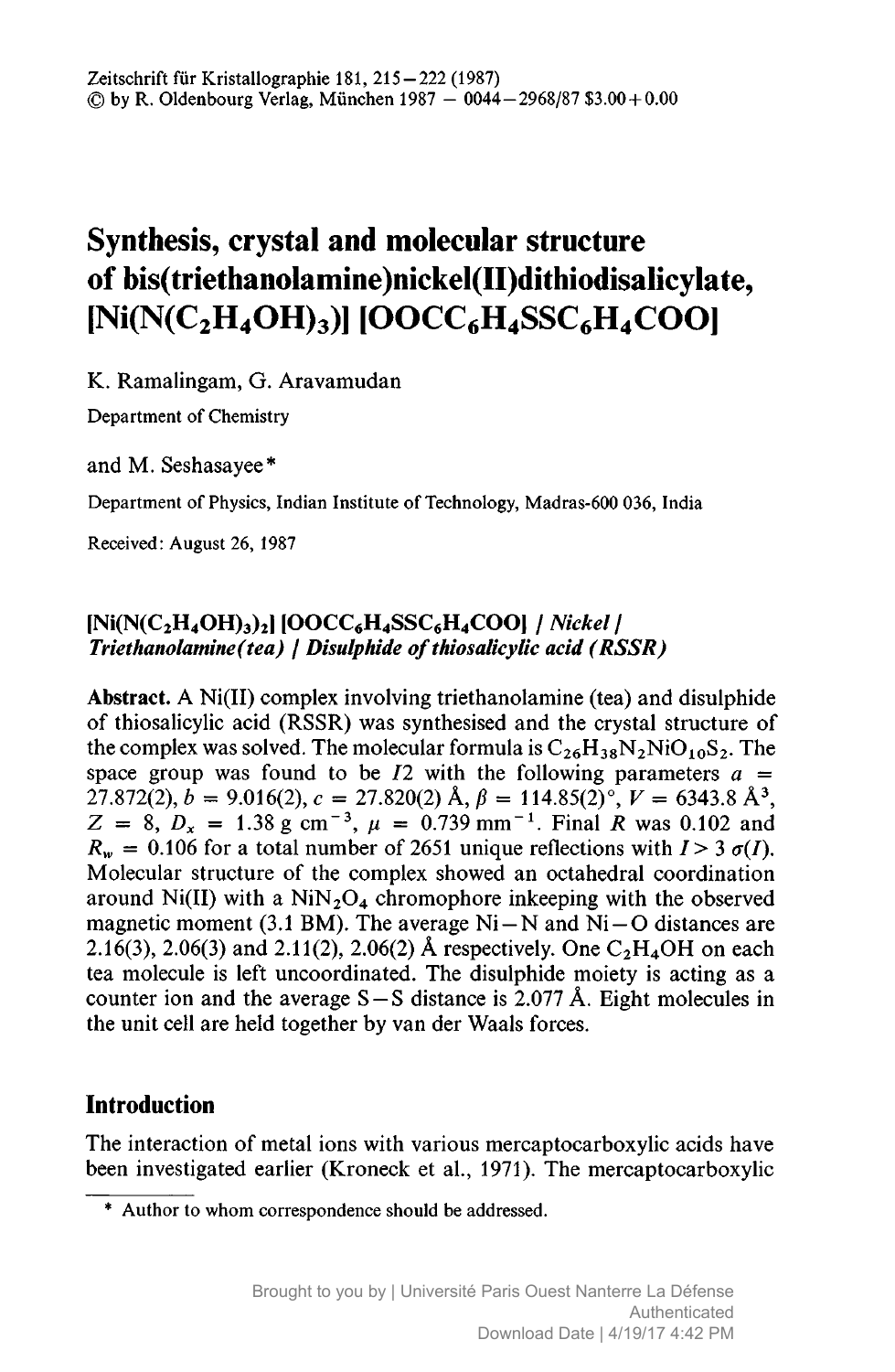acids have been extensively used as reagents in various analytical procedures. Ligands such as thiobenzoic acid and thiosalicylic acid provide both soft and hard donor centres and hence interesting coordination patterns in their complexes have been observed (Melson et al., 1970). Numerous complexation studies involving thiosalicylic acid have been carried out in the past (Subrahmanyan, 1982). But <sup>a</sup> survey of the literature shows that many of them are solution studies and the structure determinations are very sparse. Thiosalicylic acid gets oxidised to disulphide even in air. The disulphide-dithiosalicylic acid also provides donor centres such as carboxylate ions. The interaction of transition metal ions with disulphides have been investigated recently (Higashi et al., 1977). In the present investigation, an attempt was made to prepare Ni(II) dithiodisalicylic acid complex in triethanolamine-triethanolamine hydrochloride (tea-teaHCl) buffer medium. The resulting complex was found to be Ni(tea)<sub>2</sub>RSSR. In this paper the results of a crystal structure determination are presented.

### Experimental

#### Preparation of crystals

Dithiosalicylic acid was prepared by the oxidation of thiosalicylic acid in the presence of Cu(II) salts. NiCl<sub>2</sub>  $\cdot$  6H<sub>2</sub>O (3 mmols) was dissolved in teateaHCl buffer solution (25 ml) (25 mmols of tea <sup>25</sup> mmols of teaHCl). The pH of the resultant solution was 8.2. The disulphide RSSR (1 mmol) was also dissolved in the buffer solution (25 ml). The ligand solution was poured into the solution containing nickel chloride. Pale blue fragile crystals appeared after <sup>a</sup> day. The crystals were washed with water, methanol and dried in air. Good crystals were chosen by an examination under the polarizing microscope.

The density of the crystal was found to be  $1.3 \text{ g cm}^{-3}$  by floatation technique. An Enraf-Nonius CAD4 diffractometer was employed for data collection. The cell constants were determined from least-squares analysis of 25- high-angle reflections. The intensity data were collected by  $\omega$ -2 $\theta$ technique with  $2 < \theta < 21^{\circ}$ . Of the 4978 reflections, 2651 unique reflections with  $I > 3 \sigma(I)$  were used for structure determination. The crystal data are given in the Abstract.

# Determination of the structure

A careful examination of the observed data showed the absence of all  $(h + k + l)$  odd reflections. Based on this observation the space group was assumed to be 12 which was found to be correct later. The measured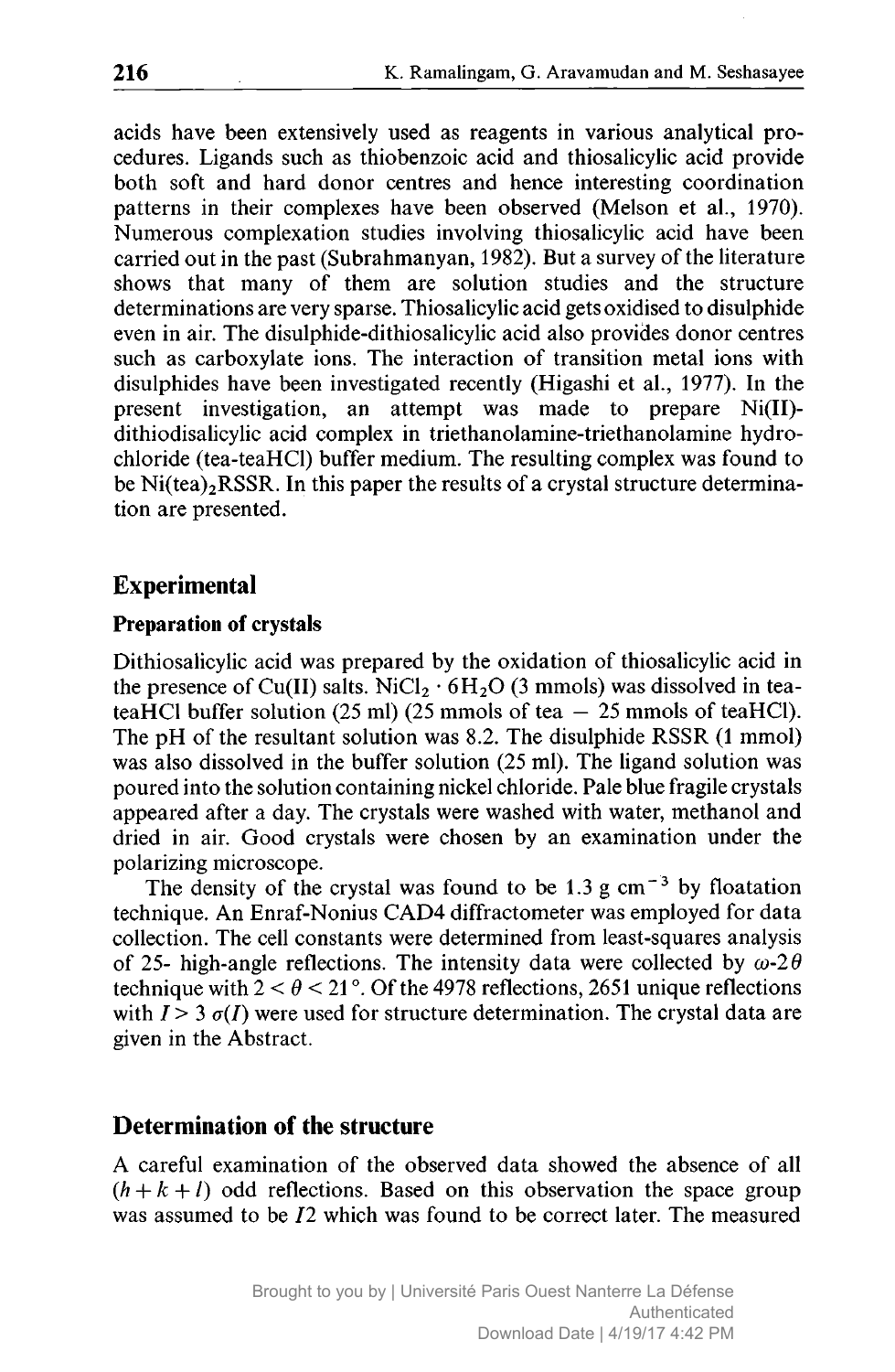intensities were corrected for background, attenuation and scan speed. Absorption and extinction corrections were not applied,  $\mu$  being 0.739 mm-1. Atomic scattering factors of Cromer (Cromer et al., 1968) and Stewart (Stewart et al., 1970) for non-H atoms and H atoms respectively were used.

The unit cell contained <sup>8</sup> mol and each asymmetric unit <sup>2</sup> mol. Two Ni atom positions 0.52, 0.25, 0.30 and 0.30, 0.0, 0.54 respectively were chosen from the Patterson map. A difference Fourier map with these two positions revealed the positions of other sulphur atoms and the residual was 0.45 at this stage. Later on all the <sup>82</sup> non-hydrogen atoms appeared in successive difference Fourier maps.

All the non-hydrogens were refined anisotropically. The four atoms 0(14), C(25), C(30), C(44) showed very large movements. Moreover, due to the restriction on the number of atoms which can be refined anisotropically (SHELX-76), the aforesaid four atoms were only refined isotropically. Of the total <sup>76</sup> hydrogen atoms, <sup>13</sup> methylene hydrogens and <sup>16</sup> phenyl hydrogens were fixed geometrically. The hydroxyl hydrogens did not appear and the <sup>35</sup> hydrogens which appeared in the difference Fourier maps were refined isotropically. Standard deviations associated with the bonds reported in this structure are quite large. One of the reasons for this is the low ratio of the number of reflections to the parameters refined, the value being 3.5.

## Discussion of the structure

The asymmetric unit in the unit cell contains 2 mol of  $Ni(tea)<sub>2</sub> RSSR$ . The molecules are monomeric and the nickel complex is found to contain  $NiN<sub>2</sub>O<sub>4</sub>$  chromophore in accordance with the observed paramagnetism of the complex. Fractional coordinates of all the non-hydrogens are listed in Table  $1^{\circ}$ . The ORTEP plots (Johnson, 1976) of the molecules are shown in Figures <sup>1</sup> and 2. The packing of molecules in the unit cell is shown in Figure 3. The bond parameters of the <sup>2</sup> mol in one asymmetric unit differ only by the associated standard deviations.

Each nickel atom is in an octahedral environment of two nitrogens and four oxygens from two tea molecules. Two  $-\text{CH}_2\text{CH}_2\text{OH}$  groups of each tea coordinate to the nickel ion and the third one does not. Relatively larger thermal parameters are observed for the uncoordinated oxygen atoms. The crystal structure of  $Ni(tea)_{2}(NO_{3})_{2}$  has already been reported (Nielsen et al., 1972). The average  $Ni - N$  distances observed in the present compound

<sup>1</sup> List of the thermal parameters of non-hydrogen atoms, hydrogen atom positions with isotropic thermal parameters, bond lengths and angles and structure factors tables of this paper can be ordered refering to the no. CSD 52519, names of the authors and citation of the paper at the Fachinformationszentrum Energie, Physik, Mathematik GmbH, D-7514 Eggenstein-Leopoldshafen 2, FRG.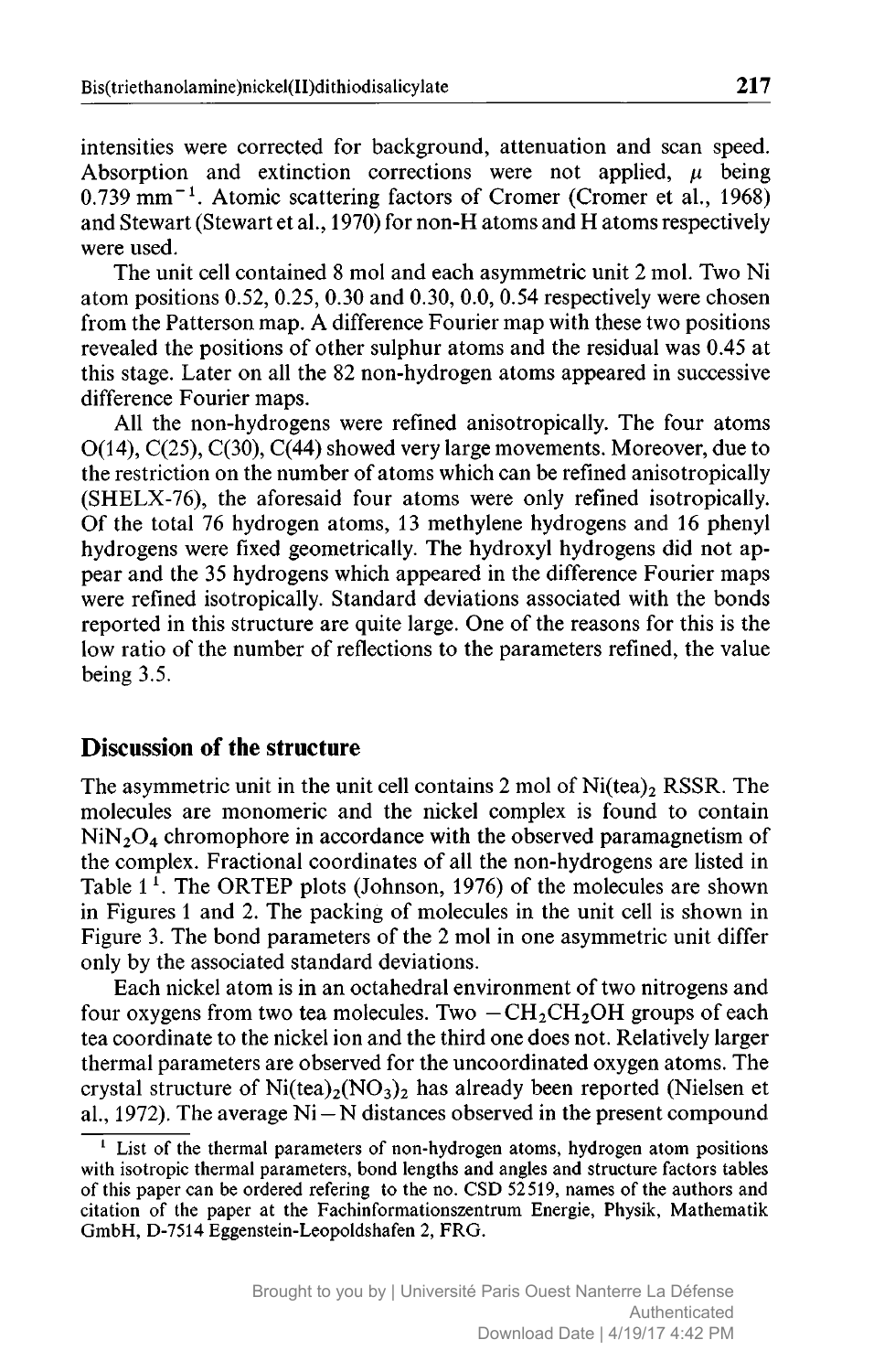|                              |                                         | <b>Table 1.</b> Positional parameters $(\times 10^4)$ for non-hydrogen atoms with e.s.d.'s in parentheses |                                                                                       |                                                                                                                                                                                                                                |                                                                                                                                                                                                                                                                                  |
|------------------------------|-----------------------------------------|-----------------------------------------------------------------------------------------------------------|---------------------------------------------------------------------------------------|--------------------------------------------------------------------------------------------------------------------------------------------------------------------------------------------------------------------------------|----------------------------------------------------------------------------------------------------------------------------------------------------------------------------------------------------------------------------------------------------------------------------------|
|                              |                                         |                                                                                                           |                                                                                       |                                                                                                                                                                                                                                |                                                                                                                                                                                                                                                                                  |
|                              |                                         |                                                                                                           |                                                                                       |                                                                                                                                                                                                                                |                                                                                                                                                                                                                                                                                  |
|                              | 531(2)<br>593(15)<br>763(14)<br>987(14) |                                                                                                           |                                                                                       |                                                                                                                                                                                                                                |                                                                                                                                                                                                                                                                                  |
|                              |                                         |                                                                                                           |                                                                                       |                                                                                                                                                                                                                                |                                                                                                                                                                                                                                                                                  |
|                              |                                         |                                                                                                           |                                                                                       |                                                                                                                                                                                                                                |                                                                                                                                                                                                                                                                                  |
|                              |                                         |                                                                                                           |                                                                                       |                                                                                                                                                                                                                                |                                                                                                                                                                                                                                                                                  |
|                              |                                         |                                                                                                           |                                                                                       |                                                                                                                                                                                                                                |                                                                                                                                                                                                                                                                                  |
|                              |                                         |                                                                                                           |                                                                                       |                                                                                                                                                                                                                                |                                                                                                                                                                                                                                                                                  |
|                              |                                         |                                                                                                           |                                                                                       |                                                                                                                                                                                                                                |                                                                                                                                                                                                                                                                                  |
|                              |                                         |                                                                                                           |                                                                                       |                                                                                                                                                                                                                                |                                                                                                                                                                                                                                                                                  |
|                              |                                         |                                                                                                           |                                                                                       |                                                                                                                                                                                                                                |                                                                                                                                                                                                                                                                                  |
|                              |                                         |                                                                                                           |                                                                                       |                                                                                                                                                                                                                                |                                                                                                                                                                                                                                                                                  |
|                              |                                         |                                                                                                           |                                                                                       |                                                                                                                                                                                                                                |                                                                                                                                                                                                                                                                                  |
|                              |                                         |                                                                                                           |                                                                                       |                                                                                                                                                                                                                                |                                                                                                                                                                                                                                                                                  |
|                              |                                         |                                                                                                           |                                                                                       |                                                                                                                                                                                                                                |                                                                                                                                                                                                                                                                                  |
|                              |                                         |                                                                                                           |                                                                                       |                                                                                                                                                                                                                                |                                                                                                                                                                                                                                                                                  |
|                              |                                         |                                                                                                           |                                                                                       |                                                                                                                                                                                                                                |                                                                                                                                                                                                                                                                                  |
|                              |                                         |                                                                                                           |                                                                                       |                                                                                                                                                                                                                                |                                                                                                                                                                                                                                                                                  |
| <u>ESSSSSSSSSSSSSSSSSSSS</u> |                                         |                                                                                                           | ອິອິຣິສິອິອິຣິລິອິອິອິຣິສິອິຣິ<br>ບໍ່ບໍ່ບໍ່ບໍ່ບໍ່ບໍ່ບໍ່ຂີ່ຂໍ້ນີ້ບໍ່ບໍ່ບໍ່ບໍ່ບໍ່ບໍ່ບໍ່ |                                                                                                                                                                                                                                |                                                                                                                                                                                                                                                                                  |
|                              |                                         |                                                                                                           |                                                                                       | $240(4)$ $298(25)$ $298(35)$ $298(35)$ $198(35)$ $198(35)$ $198(35)$ $198(35)$ $198(35)$ $198(35)$ $198(35)$ $198(35)$ $198(35)$ $198(35)$ $198(35)$ $198(35)$ $198(35)$ $198(35)$ $198(35)$ $198(35)$ $198(35)$ $198(35)$ $1$ | $\begin{array}{r} 5151(10)\\ 5187(7)\\ -1587(7)\\ -248(8)\\ -2070(11)\\ -2070(11)\\ -1256(12)\\ -1256(12)\\ -1590(11)\\ -1590(11)\\ -1590(11)\\ -1590(11)\\ -1590(11)\\ -1590(11)\\ -1590(11)\\ -1590(11)\\ -1590(11)\\ -1590(11)\\ -1590(11)\\ -1590(11)\\ -1590(11)\\ -1590(1$ |

Brought to you by | Université Paris Ouest Nanterre La Défense Authenticated Download Date | 4/19/17 4:42 PM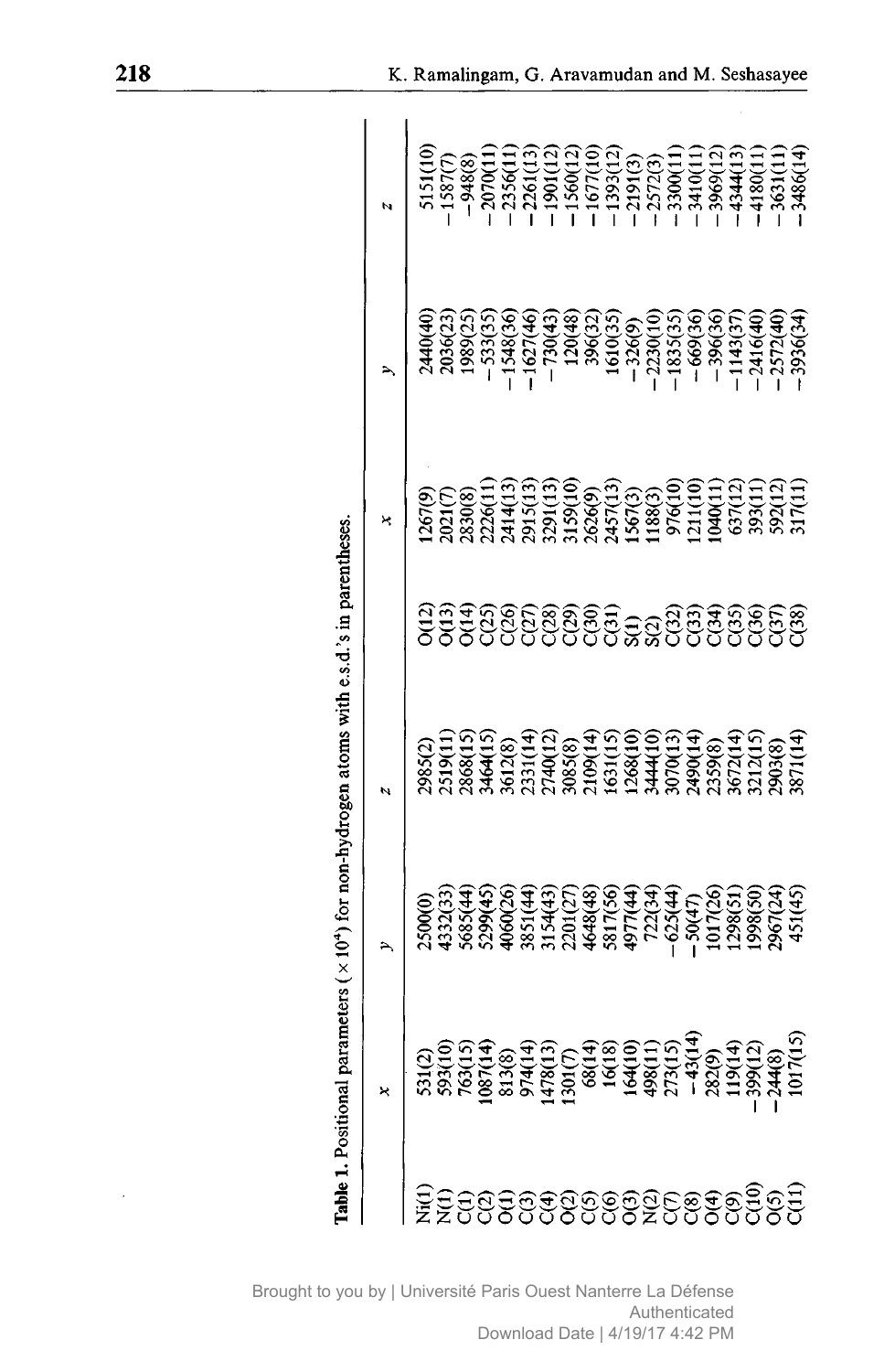| <u>assage essessage gage al</u> | $\begin{smallmatrix} 964(2)\\ 85(1)\\ 23(2)\\ 38(3)\\ 39(2)\\ 49(1)\\ 51(2)\\ 65(1)\\ 65(1)\\ 7(1)\\ 8(2)\\ 8(3)\\ 8(3)\\ 8(4)\\ 14(1)\\ 20(2)\\ 8(3)\\ 8(4)\\ 11(1)\\ 12(1)\\ 13(1)\\ 14(1)\\ 15(2)\\ 16(2)\\ 17(2)\\ 18(2)\\ 19(2)\\ 10(2)\\ 10(2)\\ 10(2)\\ 11(2)\\ 10$ |  |                                        |  |  |
|---------------------------------|----------------------------------------------------------------------------------------------------------------------------------------------------------------------------------------------------------------------------------------------------------------------------|--|----------------------------------------|--|--|
|                                 |                                                                                                                                                                                                                                                                            |  |                                        |  |  |
|                                 |                                                                                                                                                                                                                                                                            |  |                                        |  |  |
|                                 |                                                                                                                                                                                                                                                                            |  |                                        |  |  |
|                                 |                                                                                                                                                                                                                                                                            |  |                                        |  |  |
|                                 |                                                                                                                                                                                                                                                                            |  |                                        |  |  |
|                                 |                                                                                                                                                                                                                                                                            |  |                                        |  |  |
|                                 |                                                                                                                                                                                                                                                                            |  |                                        |  |  |
|                                 |                                                                                                                                                                                                                                                                            |  |                                        |  |  |
|                                 |                                                                                                                                                                                                                                                                            |  |                                        |  |  |
|                                 |                                                                                                                                                                                                                                                                            |  |                                        |  |  |
|                                 |                                                                                                                                                                                                                                                                            |  |                                        |  |  |
|                                 |                                                                                                                                                                                                                                                                            |  |                                        |  |  |
|                                 |                                                                                                                                                                                                                                                                            |  |                                        |  |  |
|                                 |                                                                                                                                                                                                                                                                            |  |                                        |  |  |
|                                 |                                                                                                                                                                                                                                                                            |  |                                        |  |  |
|                                 |                                                                                                                                                                                                                                                                            |  |                                        |  |  |
|                                 |                                                                                                                                                                                                                                                                            |  |                                        |  |  |
|                                 |                                                                                                                                                                                                                                                                            |  |                                        |  |  |
|                                 |                                                                                                                                                                                                                                                                            |  |                                        |  |  |
|                                 |                                                                                                                                                                                                                                                                            |  |                                        |  |  |
|                                 |                                                                                                                                                                                                                                                                            |  | SSESSSFRGTS.<br>SSSSSSSSSSSSSSSSSSSSSS |  |  |
|                                 |                                                                                                                                                                                                                                                                            |  |                                        |  |  |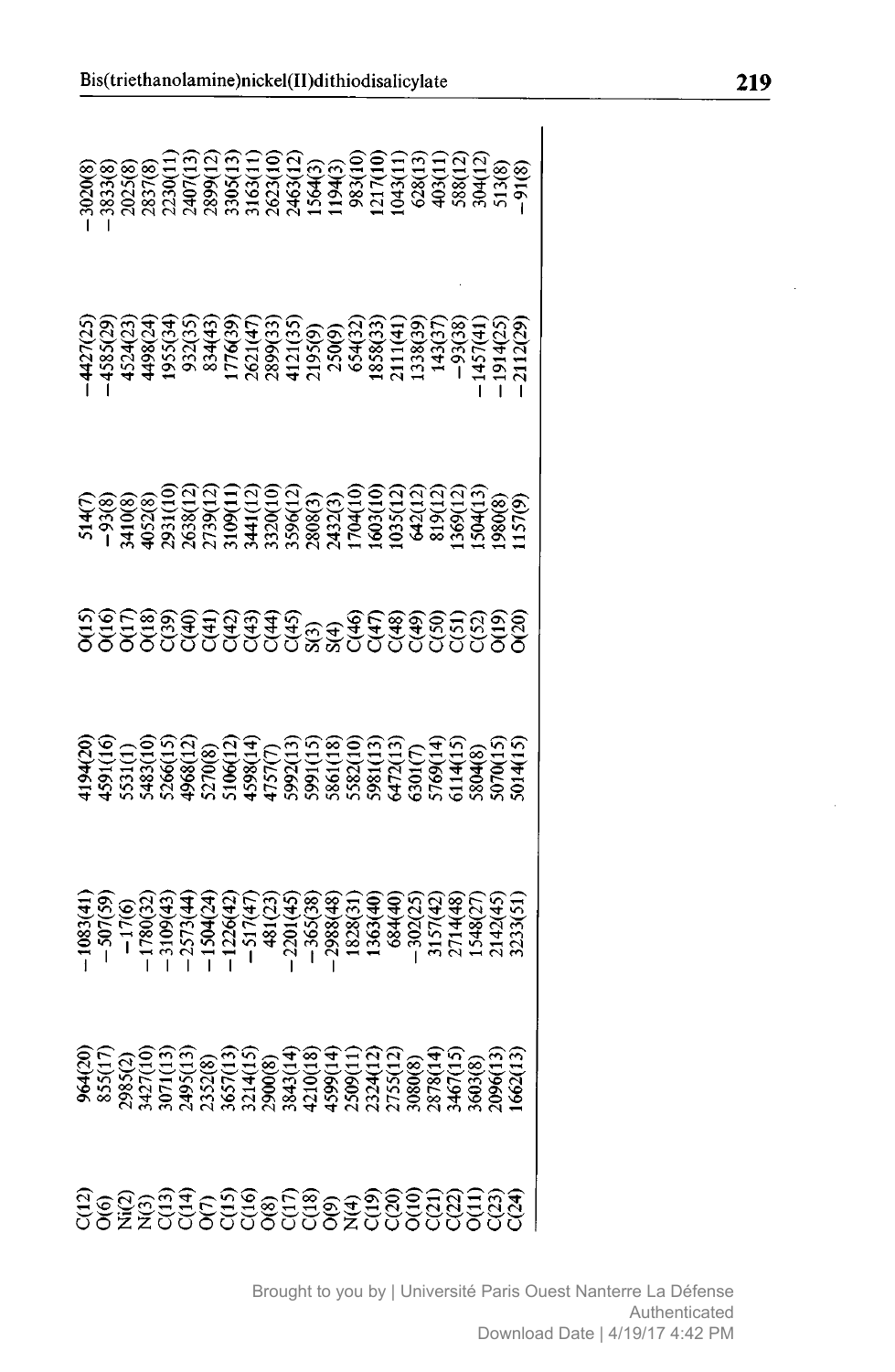

Fig. 1. ORTEP plot of  $[Ni(tea)_2]^2$ <sup>+</sup> cation.

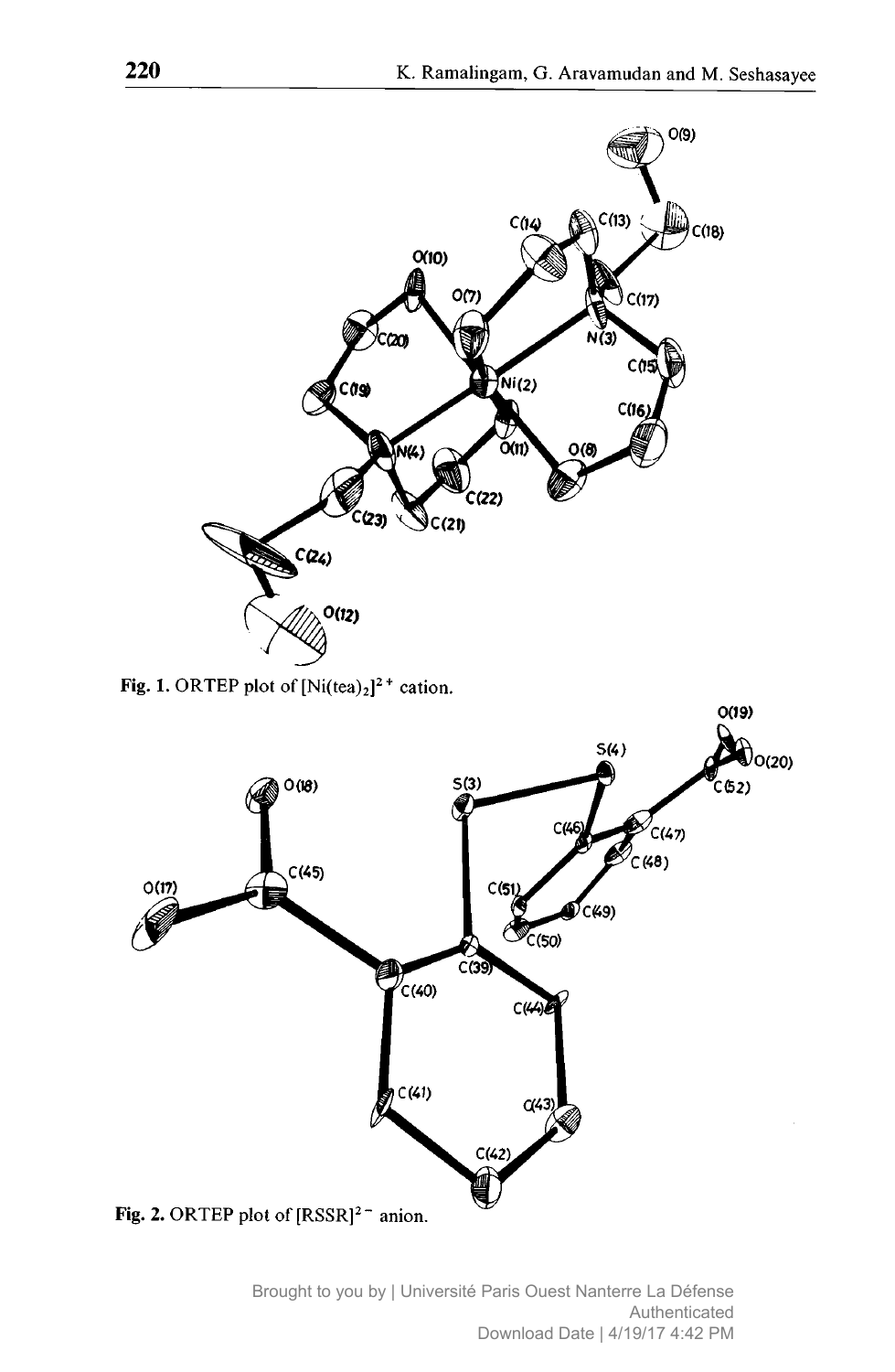

Fig. 3. Packing of  $Ni(tea)<sub>2</sub>RSSR$  molecules in the unit cell.

of 2.16(3) and 2.06(3) Å agree with the reported value of  $2.115(3)$  Å. Similarly,  $Ni-O$  distances average to 2.11(2) and 2.06(2) Å. In general  $Ni-N$  and  $Ni-O$  distances observed in this structure are in agreement with those observed in similar structure (Sacconi, 1968). In the present complex, the average normalized bite is 1.33°, which is defined as the distance between the effective bond centres divided by  $r$ , the average distance from the central atom (Kepert, 1982). The  $O-Ni-O$  angles lie in the range  $63-65^{\circ}$  which are characteristic of the symmetric facial isomer — as observed earlier (Nielsen et al., 1972).

The  $NiO<sub>4</sub>$  moiety is planar to within 0.01 Å. In the equatorial plane all the  $O-Ni-O$  angles are close to 90°. The  $N-Ni-N$  axis is not perpendicular to the plane of the oxygen atoms as the  $Ni-N$  bond is slightly inclined towards the direction of the chelated  $\text{CH}_2\text{CH}_2\text{OH}$  moiety.